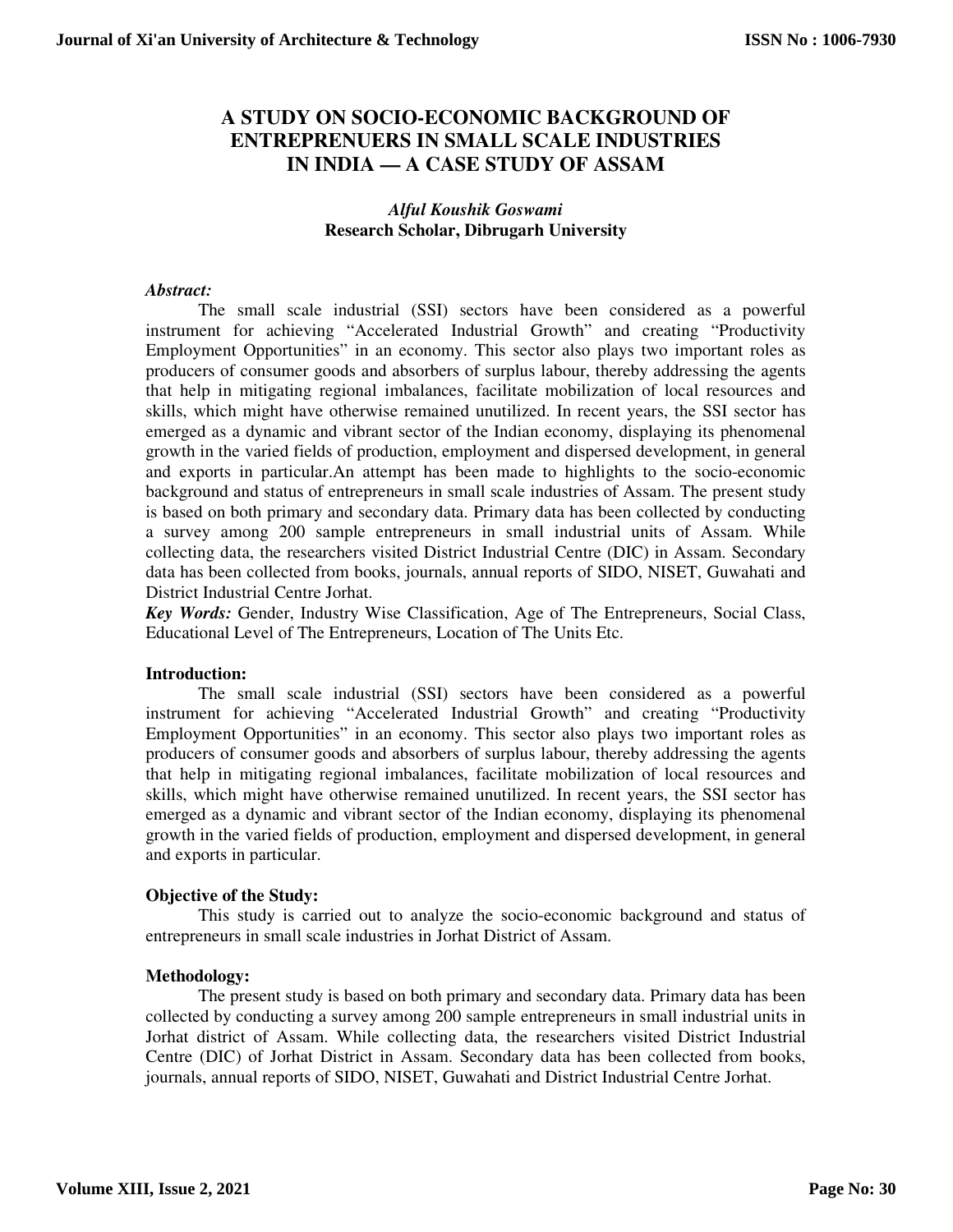### **Sampling Plan:**

 A sample of 200 small scale industrial units was selected among 2000 registered units with district industries centre. In the selection of the sample units, a stage stratified simple random sampling technique was adopted. In the first step, the industries were grouped under 06 categories on the basis of nature of the product. In the second step, 10% of the units were selected from the universe (2000). While selecting the sample units, the industrial undertakings engaged in manufacturing with investment of more than Rs 50lakhs and less than Rs 5 crores are classified as small scale enterprises.

#### **Gender:**

 With the passage of time and with increase in literacy level, women entrepreneurs are also establishing industries besides male entrepreneurs.

| Table 1.1    |                            |            |  |
|--------------|----------------------------|------------|--|
| gender       | <b>No of Entrepreneurs</b> | % to Total |  |
| Male         | 175                        | 87.5       |  |
| female       | 25                         | 12.5       |  |
| <b>Total</b> |                            | 100.00     |  |
| -----        |                            |            |  |

Field Study

 Table 1.1 shows that out of 200 entrepreneurs, 25 entrepreneurs representing 12.5% happened to be women entrepreneurs. As per 1991 census, only 4.5 % of the total self employed entrepreneurs in the country were women. In this connection, it may be stated that the rate of women entrepreneurship in Jorhat district is relatively higher than the national average.

| Type of industry                | <b>Male</b> | P.C  | <b>Female</b> | P.C  | $\sim$<br><b>Total</b> |
|---------------------------------|-------------|------|---------------|------|------------------------|
| Chemical & chemical<br>products | 15          | 7.5  | 05            | 2.5  | 20                     |
| Building material               | 25          | 12.5 | 05            | 2.5  | 30                     |
| Rubber & plastic<br>products    | 10          | 05   | 05            | 2.5  | 15                     |
| Food & food processing          | 75          | 37.5 | 15            | 7.5  | 90                     |
| Agro-based products             | 30          | 15   | 20            | 10   | 50                     |
| Paper & wood products           | 10          | 03   | 05            | 2.5  | 15                     |
| Total                           | 145         | 72.5 | 55            | 27.5 | 200                    |
| <b>Field Study</b>              |             |      |               |      |                        |

**Table 1.2 Industry wise classification of Entrepreneurs on the basis of gender.** 

 It is transparent from the table 1.2 that the researcher classified the male and female on the basis of the industry established. The industry wise classification of entrepreneurs on the basis of gender shows that women entrepreneurs established firms in only five categories out of six categories of industry classification. It is evident from the table 1.2 that women entrepreneurs have shown interest to establish agro-based industries, as 20 out of 55 women entrepreneurs representing 50 % in total women entrepreneurs established agro-based industries, followed by five chemical products, material buildings and rubber and plastic products each. In the male entrepreneur's category, 75 entrepreneurs representing 37.5% out of 145 male entrepreneurs established food and food processing industries followed by 30 agro-based industries (15%) of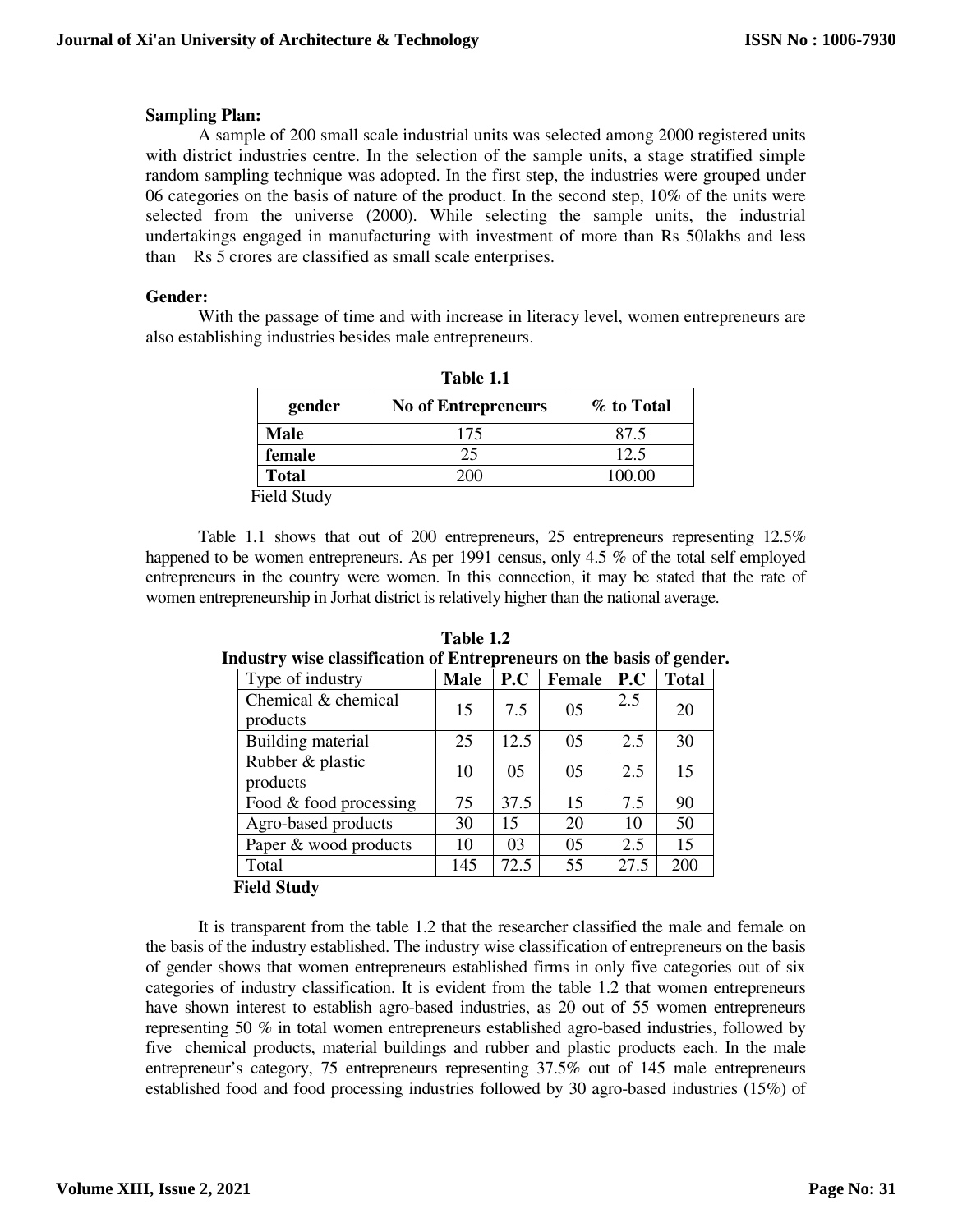male entrepreneurs. In total, male entrepreneurs were higher in food and food processing units, whereas female entrepreneurs were higher in agro-based industries.

#### **Age:**

 Age of the entrepreneurs has its influence on the entrepreneur's ability, involvement in the profession, dedication towards the profession, decision making capacity of the entrepreneur and thereby, on the overall performance of the enterprise. In this context, an attempt is made to identify the age of entrepreneur at the time of the survey.

| Age of the Entrepreneurs |               |                     |  |
|--------------------------|---------------|---------------------|--|
| Age(year)                | No of         | percentage to total |  |
|                          | Entrepreneurs |                     |  |
| $20$                     | <b>Nil</b>    | Nil                 |  |
| $21 - 30$                | 28            | 14                  |  |
| 31-40                    | 32            | 16                  |  |
| $41 - 50$                | <b>100</b>    | 50                  |  |
| 51-60                    | 30            | 15                  |  |
| >60                      | 10            | 5                   |  |
| <b>Total</b>             | 200           | 100.00              |  |
| Field Study              |               |                     |  |

|     | <b>Table: 1.3</b>         |                   |
|-----|---------------------------|-------------------|
|     | Age of the Entrepreneurs  |                   |
| յո\ | $\overline{\text{Na}}$ of | percentage to tot |

Field Study.

 An entrepreneur that crossed 20 years of age is taken as 21 years old and is correspondingly shown in the age group of 21-30 years and the same is followed in other age groups also.

 Table 1.3 depicts that 100 entrepreneurs out of 200 entrepreneurs representing 50% were in the age group of 41-50 years. Nearly 30% of entrepreneurs i.e. 60 were below the age of 40 years. There were only 10 entrepreneurs 5% that were above 61 years. It is evident that 95% of entrepreneurs were in the age group of 31-60 years. It is evident from the table that majority of the entrepreneurs are in the age group of 31-50 years of age.

## **Social class:**

 Entrepreneurs belong to different caste communities such as General, OBC,MOBC, SC, ST and others. Table 1.4 reveals the classification of sample entrepreneurs on the basis of their caste and communities.

**Table 1.4** 

| <b>SOCIAL CLASS</b> |                      |             |  |
|---------------------|----------------------|-------------|--|
| <b>Social Class</b> | No. of entrepreneurs | PC to total |  |
| General             |                      | 20          |  |
| <b>OBC</b>          | 50                   | 25          |  |
| <b>MOBC</b>         | 65                   | 32.5        |  |
| <b>SC</b>           | 15                   | 7.5         |  |
| <b>ST</b>           | 10                   | 5           |  |
| Others (Muslims)    | 20                   | 10          |  |
| Total               | 200                  | 100.00      |  |

| тами те |                    |  |
|---------|--------------------|--|
|         | <b>OCIAL CLASS</b> |  |

## Field Study.

 Table 1.4 gives a clear idea about the social class of the entrepreneurs. The highest number of entrepreneurs hail from MOBC class in Jorhat district, 32.5% (65 out of 200 are from MOBC) and are followed by 50 (representing 25%) from the OBC. The third place was occupied by General class entrepreneurs with 40 enterprises representing 20% of the total 200 respondents and the fourth place was occupied by others (Muslims) with 20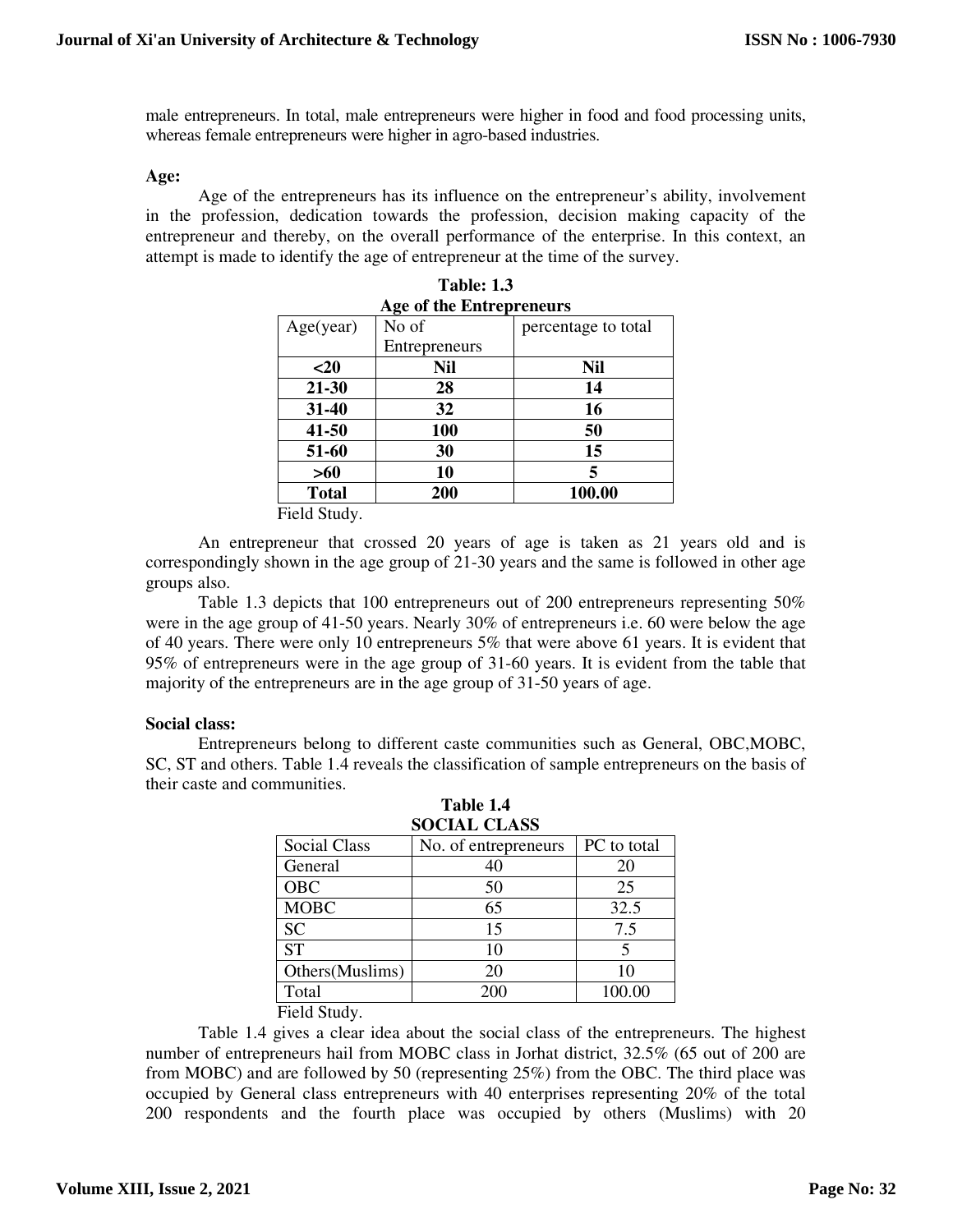organizations 10% of the total 200 entrepreneurs.25 entrepreneurs out of the total 200 entrepreneurs representing 15% are from reserved categories and other 175 respondents representing 85% are from the forward castes. It is evident from the above table that in Jorhat District, reserved category of entrepreneurs are also participating in economic development of the district.

#### **Education:**

 Entrepreneurship is not the exclusive privilege of the educated. There are successful entrepreneurs who are not well educated. Entrepreneurs in small scale industries are not required, who have any specific educational qualification. Hence, their educational qualifications differ.

| Educational Level of the Entrepreneurs |                     |             |  |  |
|----------------------------------------|---------------------|-------------|--|--|
| Educational                            | No of Entrepreneurs | PC to total |  |  |
| Illiterate                             | 10                  |             |  |  |
| Up to HSLC/HS                          | 90                  | 45          |  |  |
| Graduate                               | 60                  | 30          |  |  |
| Post Graduate                          | 10                  | 5           |  |  |
| Professional                           | 05                  | 2.5         |  |  |
| Technical                              | 25                  | 12.5        |  |  |
| Total                                  | 200                 | 100.00      |  |  |
| <b>TU11</b>                            |                     |             |  |  |

| <b>Table: 1.5</b>                      |  |
|----------------------------------------|--|
| Educational Level of the Entrepreneurs |  |

Field study.

 Table 1.5 explains the educational level of entrepreneurs. 10 entrepreneurs representing 5% of total respondents are illiterate and 45% entrepreneurs had minimum formal education up to HSLC/HS.35% (70 entrepreneurs) are having graduation as their minimum qualification. 15 % of the entrepreneurs have professional education and technical education.

## **Location of the units:**

 For industrial development, the Government takes initiation to form industrial areas and industrial estates by providing the required amenities to the entrepreneurs. Industrial estates and industrial areas are developed with all infrastructural facilities required for establishing of industries. **Table: 1.6** 

| 1 apie: 1.6                     |                      |             |  |  |
|---------------------------------|----------------------|-------------|--|--|
| Location of the Unit            | No. of Entrepreneurs | PC to total |  |  |
| In the industrial Estate        | 45                   | 22.5        |  |  |
| In An industrial area           | 65                   | 32.5        |  |  |
| In Some Other<br>approved place | 90                   | 45          |  |  |
| Total                           | 200                  | 100.00      |  |  |

Field Study.

 Table 1.6 analyses the location of the units. Nearly 55% of the units are established in industrial estates and industrial area and 45% are established in some other approved areas.

#### **Line of activity:**

 Line of activity in this study is classified into five categories as manufacturing, processing. Trading, assembling and services. Manufacturing units include all type of industries in the study. Other than paper and paper products, remaining all types of industries are included in the processing sector. Trading includes only food and food processing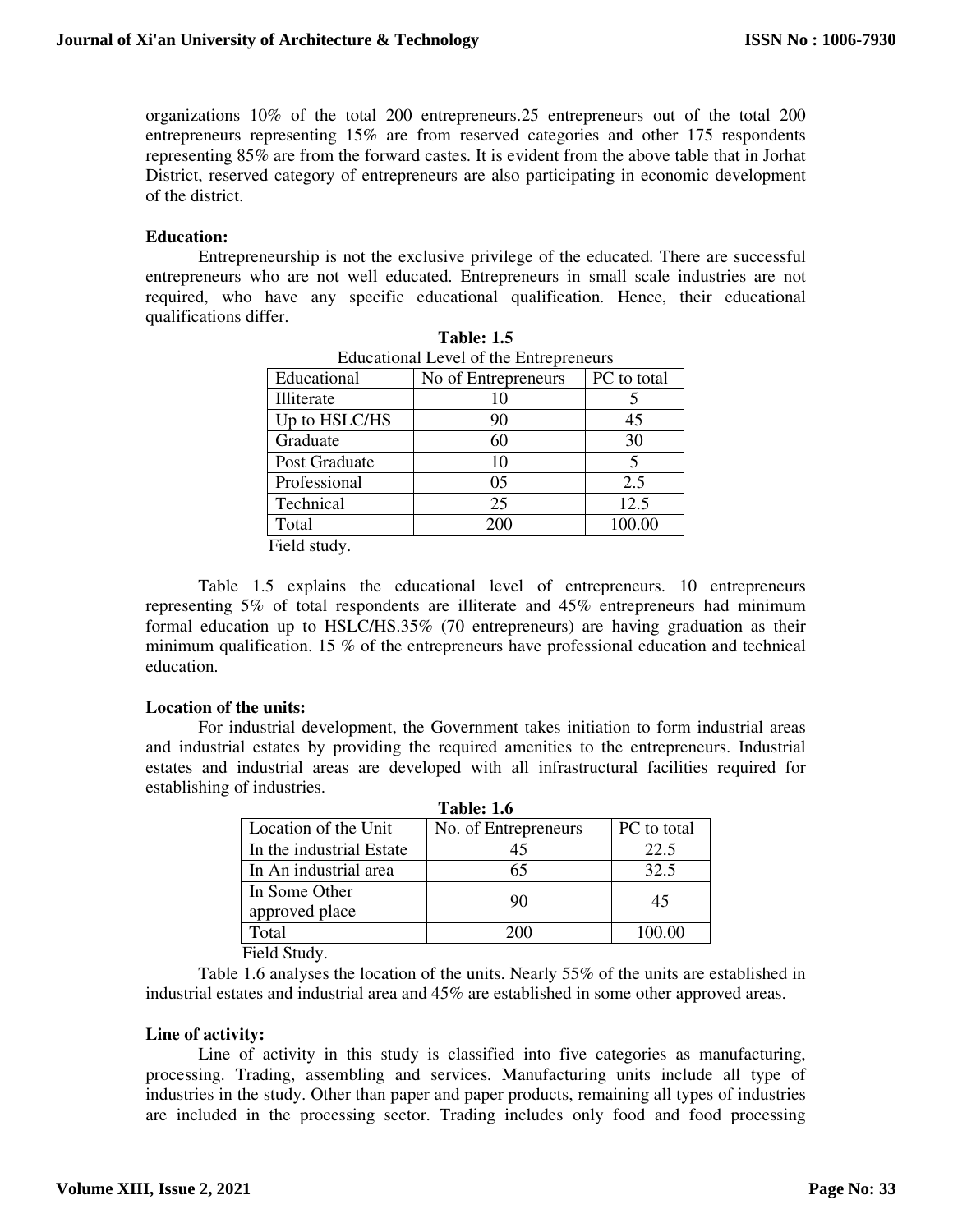industries. Some of the engineering units include services and assembling units. The service sector includes not only engineering units but also agro-based industries. The researcher has made an attempt to explain the relation between line of activity and type of industry and the same is presented in the following table no 1.7.

| Line of business activity. | No. of entrepreneurs | PC to total |
|----------------------------|----------------------|-------------|
| <b>Manufacturing</b>       | 130                  | 65          |
| <b>Processing</b>          | 45                   | 22.5        |
| <b>Trading</b>             | 12                   |             |
| <b>Services</b>            |                      |             |
| <b>Assembling</b>          |                      | 2.5         |
| <b>Total</b>               | 200                  | 100.00      |

**Table 1.7** 

Field study.

 Table 1.7 explains that 65% of total 200 entrepreneurs were established in manufacturing sector, whereas only 22.5% (45 units out of 200 firms) were established in the processing sector. Nearly 12.5 % of the total 200 units i.e. 25 units were non- manufacturing units.

## **Form of the organization:**

 Entrepreneurs who have self sufficiency in all aspects may be interested in establishing sole proprietary firms and some entrepreneurs start partnership firms or joint stock companies to motivate some other entrepreneurs to develop the business. So, the researcher made a study of the type of firms started by entrepreneurs.

| 1 adie: 1.8          |                                    |        |  |  |
|----------------------|------------------------------------|--------|--|--|
| Form of Organization | No. of Entrepreneurs   PC to Total |        |  |  |
| Sole proprietary     | 120                                |        |  |  |
| Partnership firm     |                                    | 30     |  |  |
| Joint stock company. | 20                                 | 10     |  |  |
| total                |                                    | 100.00 |  |  |

**Table: 1.8** 

Field Study.

 It is observed from the table 1.8 that 60% of the total entrepreneurs are functioning as sole proprietary firms and 30% are functioning as partnership firms. Enterprises functioning as joint Company amount to 10%. This has been due to the fact that starting of joint stock companies requires a lot of legal formalities unlike sole trader's organizations.

## **Generation of the units:**

 A business may be started either afresh or by acquiring an existing one. It is interesting to know how entrepreneurs started their business. Table 1.9 reveals the classification of enterprises on the basis of mode of starting.

**Table: 1.9** 

| тане: 1.9<br><b>Generation of the Units.</b>                             |        |        |  |  |
|--------------------------------------------------------------------------|--------|--------|--|--|
| <b>PC</b> to Total<br><b>Generation of units</b><br>No. of entrepreneurs |        |        |  |  |
| <b>Inherited</b>                                                         | 24     |        |  |  |
| First venture                                                            | 150    | 75     |  |  |
| Acquired from others                                                     | 26     | 13     |  |  |
| Total                                                                    | 20 Y N | LOO OO |  |  |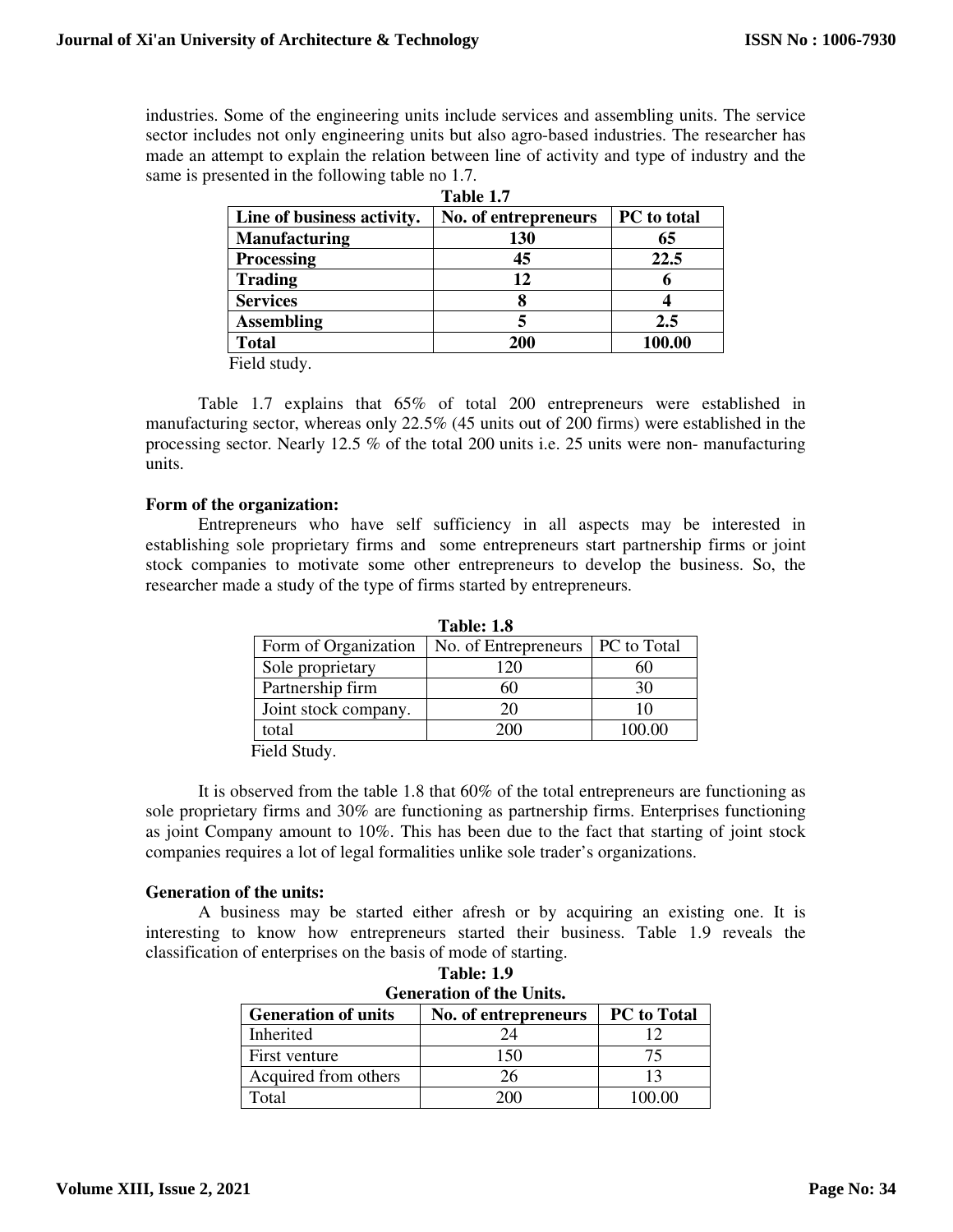## Field Study.

 It is inferred from Table 1.9 that 75% of enterprises were started afresh and those units inherited family amount to 12%. Enterprises acquired from others amount to 13%. Majority of the enterprises 150 units run by entrepreneurs in jorhat District of Assam are newly started.

## **Findings:**

- 1) Women entrepreneurs are less than 10% of the total entrepreneurs.
- 2) Nearly one-thirds of the entrepreneurs in jorhat district are below 40 years of age.
- 3) Only 15% entrepreneurs are representing the reserved categories.
- 4) Majority of the entrepreneurs have studied only up to HSLS/HS level.
- 5) Nearly one-thirds of the enterprises are located within the industrial area.
- 6) More than three- fourths of the enterprises are manufacturing and processing units.
- 7) More than half of the enterprises belong to sole proprietary firms.
- 8) A majority of the enterprises run by the entrepreneurs are newly generated. This shows that a lot of initiation was there among the entrepreneurs.

## **Suggestions:**

- 1) More attention should be focused on unemployed graduates.
- 2) Since the number of entrepreneurs from schedule caste, schedule tribe and backward class communities is very low, awareness is to be created among the schedule caste and schedule tribe people by providing special incentives to start a business.
- 3) Entrepreneurs should be encouraged to start their enterprises as joint stock companies rather than as sole trade and partnership firms to avail the advantages of large scale operation.
- 4) The government and other promotional agencies should take greater interest in marketing the products produced by small scale units.
- 5) Entrepreneurs must keep themselves updated by regularly attending training programmes, organized by SIDO (Small Industries Development Organization) and NISET ( National Institute for Small Industry Training).

## **Conclusion:**

- There should be a curriculum change along with proper carrier guidance in educational institutions, which will shape the students to become capable entrepreneurs in future.
- The Government may appoint a special task force consisting of technically and professionally qualified people for continuous monitoring of the performance of small scale units.

## **References:**

- 1) Bhavani, T.A (2002): "Small scale units in the Era of Globalization problems and prospects" Economic and political weekly, July  $20<sup>th</sup>$ , 2002.
- 2) Dr C. B Gupta and Dr S.S. Khanna (2002): "Entrepreneurship and Small Business Management" Sultanchand Publications, p1-23.
- 3) I.M.Pandey (2003): "Entrepreneurship and Venture Capital" A panel Discussion, Vikalpa.vol-28 January march 2003,p-15.
- 4) Lakshmi Shah A.S: motivating Entrepreneurship, SEDME vol.1, December 2003, pp33-37.